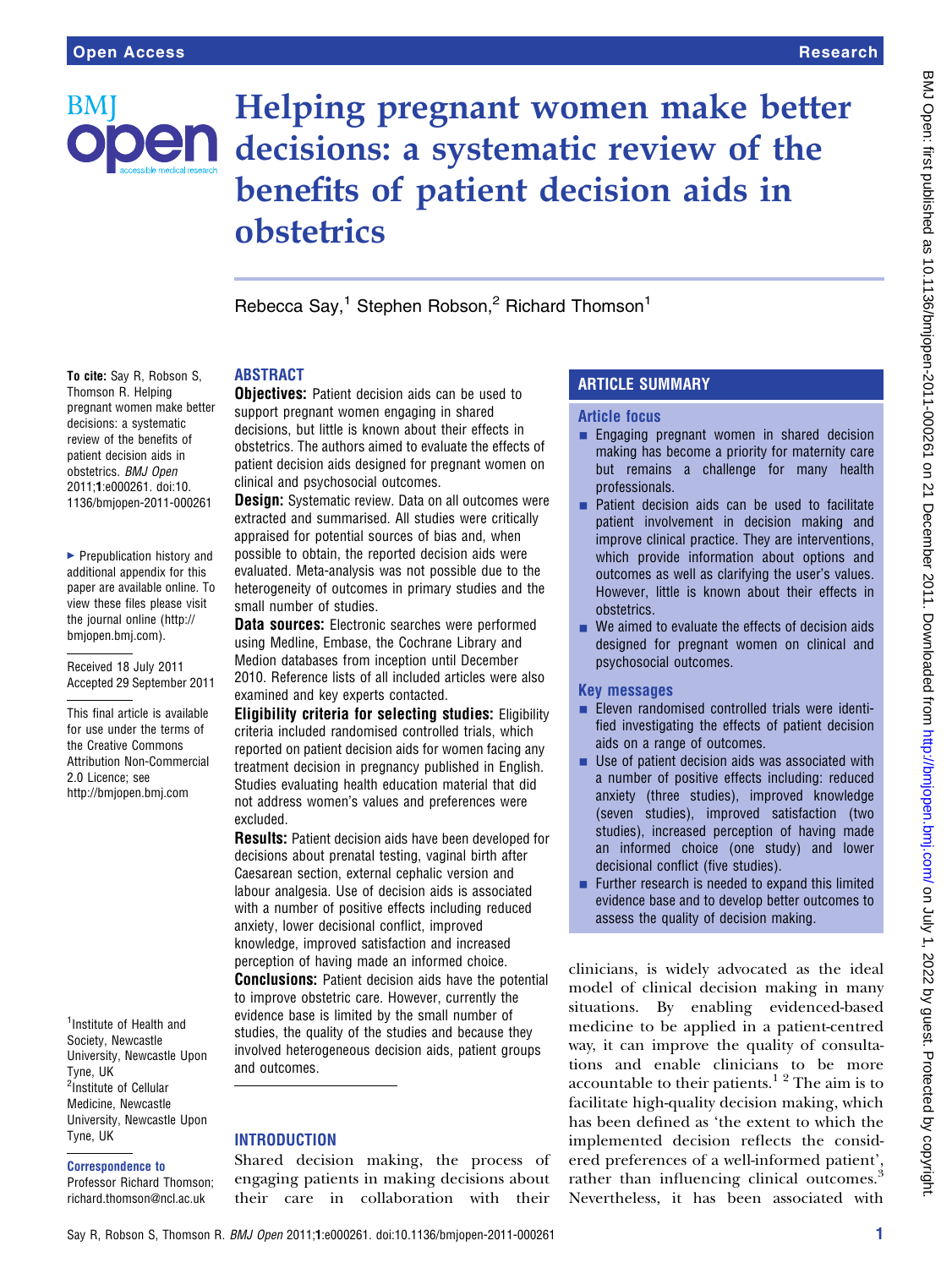#### ARTICLE SUMMARY

Strengths and limitations of this study

- $\blacksquare$  This is the first systematic review of patient decision aids in obstetrics and provides a comprehensive and critical review of the available evidence.
- $\blacksquare$  A number of potential benefits supporting the use of decision aids in clinical practice were identified.
- **The limited evidence base was demonstrated aiming to** stimulate the development of further decision aids and research into evaluation and implementation of them.
- $\blacksquare$  There is need to be cautious in interpreting the potential benefit of decision aids in routine practice in pregnancy due to the limitations of the small number of randomised controlled trials and the inconsistencies in their results.
- $\blacksquare$  Meta-analysis could not be performed due to the small sample size and heterogeneity of primary outcomes chosen.

improved health outcomes, satisfaction and improvements in a variety of other psychosocial health status indicators.<sup>4</sup> Thus, shared decision making has become a key component of health policy in the  $UK<sup>5-6</sup>$  and internationally.<sup>7</sup>

Research has shown that young female patients are more likely to prefer involvement in decision making than other patient groups.<sup>8</sup> Therefore, the enthusiasm of pregnant women for shared decision making, together with sociopolitical change, has perhaps unsurprisingly led to a wide acceptance that obstetricians should enable pregnant women to share decisions about their care and treatment with them.<sup>9</sup> However, involving patients in decision making remains a challenge for many health professionals.<sup>2</sup><sup>6</sup>

Patient decision aids can be used to facilitate involvement in decision making and improve clinical practice.<sup>10</sup> They are 'interventions designed to help people make specific deliberative choices by providing information about the options and outcomes that are relevant to a patient's health status and by clarifying personal values. They are intended as adjuncts to clinical practice.<sup>11</sup> Decision aids differ from health education materials in that they aim to prepare people for decision making with a detailed, specific and individualised focus, rather than simply promoting understanding.<sup>12</sup>

A Cochrane review showed that the benefits of patient decision aids used in a variety of clinical settings included the following: improved patient knowledge, more realistic expectations of the benefits and harms of options, reduced decisional conflict (a measure of uncertainty about making a particular choice), improved involvement in decision making and reduced uptake of invasive surgical options.<sup>12</sup>

In response to increasing interest and development of decision aids, the International Patient Decision Aids Standards (IPDAS) Collaboration was established to produce a quality framework, which could be used to assess the quality of decision aids.<sup>11</sup> The IPDAS checklist was published in 2006 and uses quality domains with a total of  $41$  criteria.<sup>13</sup> Currently, the International

Patient Decision Aids Standards instrument (IPDASi) is being validated which aims to quantitatively assess the quality of decision aids (http://ipdasi.org) as the checklist is limited by providing only limited quantitative assessment and because not all criteria are relevant to all decision aids. $14$  The IPDASi will provide a summative assessment (a numerical figure which can be used to compare patient decision aids (PDAs)) and a formative assessment of content, which can be used to improve an individual patient decision aid.

The aim of this systematic review was to identify and critically appraise all randomised controlled trials evaluating patient decision aids in obstetrics and to evaluate their effects on decision-making processes and a range of clinical and psychosocial outcomes. Clinical outcomes were included as, although the aim of decision aids is to improve decision quality rather than influencing patients' decisions or health, it was valuable to ascertain whether their use had any effect on the choices women make and relevant health outcomes such as anxiety.

#### **METHODS**

Electronic searches were performed targeting citations on decision support techniques for pregnant women (key words decision support techniques, shared decision making, pregnancy, parturition, prenatal diagnosis see online appendix 1). We searched Medline, Embase, the Cochrane Library and Medion databases from inception until May 2011. The reference lists of all included primary and review articles were examined to identify cited articles not captured by electronic searches. As this is an emerging field of research, we attempted to address publication bias by contacting experts in the field of decision support techniques to enquire if there were any unreported trials that we had not identified.

Study selection is summarised in figure  $1.^{15}$  The first stage involved assessing the titles and abstracts of the results of electronic searches. In the next stage, full papers of potentially relevant citations were obtained and reviewed. Eligibility criteria included randomised controlled trials that reported on patient decision aids for women facing any treatment decision in pregnancy published in English. Studies evaluating health education material that did not address women's values and preferences were excluded. As the small number of studies identified were heterogeneous in design, all reported outcomes were included. Data on all outcomes were extracted and summarised by the first author and checked by the other authors. All available summary measures were included (see table 1 and results below).

All studies were critically appraised for potential sources of bias by all three authors particularly considering issues included in the Jadad scale (randomisation, blinding, description of withdrawals), $27$  allocation concealment and follow-up and analysis (table 2). When possible to obtain, the reported patient decision aids were evaluated using the IPDAS checklist. As the IPDASi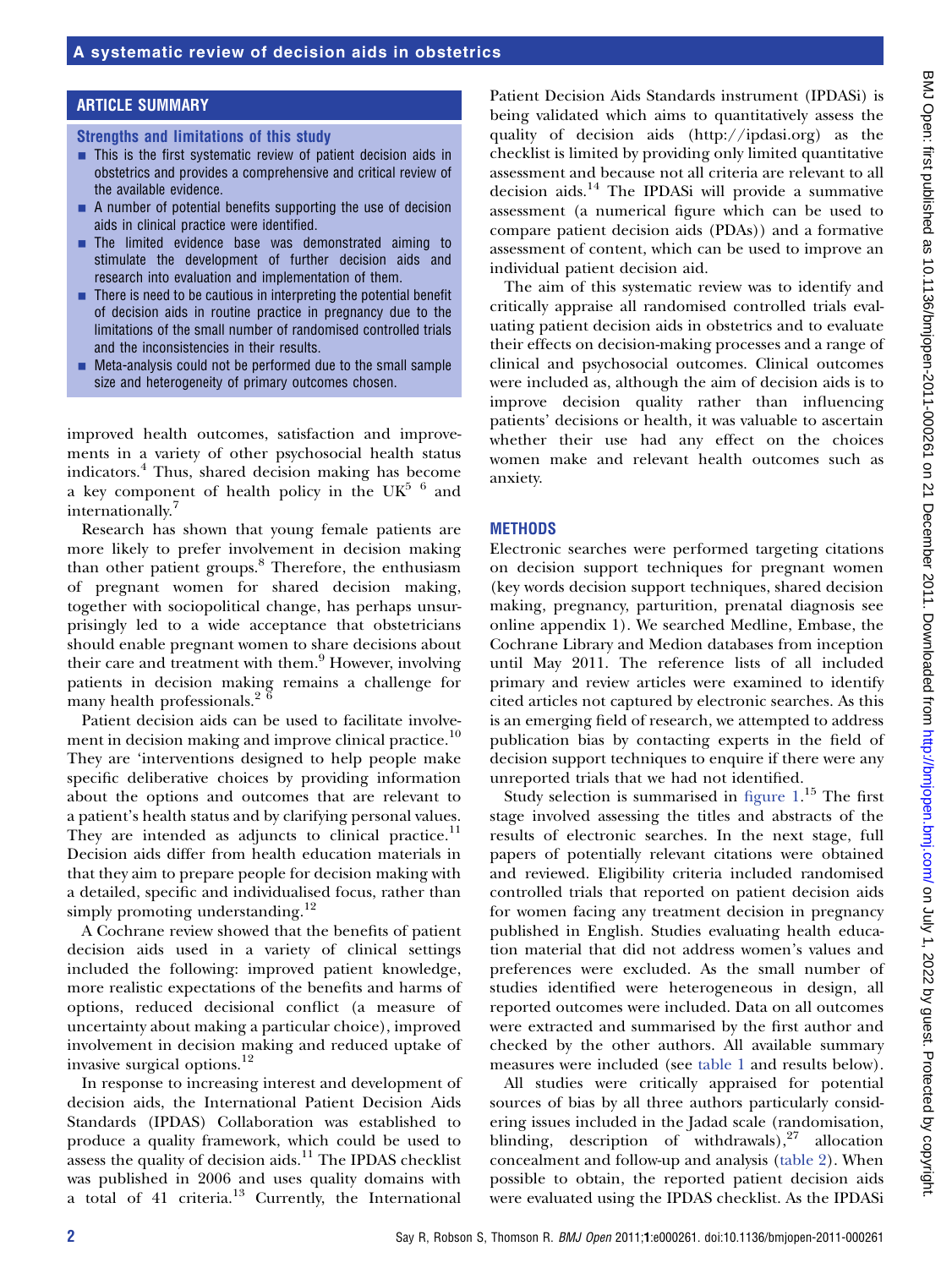#### A systematic review of decision aids in obstetrics

Figure 1 PRISMA 2009 flow diagram, from Moher *et al*.<sup>15</sup> Visit http://www.prisma-statement.org for more information.



was not available for use, any IPDASi scores available in other publications for the included studies were identified.

#### RESULTS

Eleven studies were identified (table 1) and will be discussed in relation to the clinical decision they addressed.

#### Prenatal screening

Communication about screening for Down's syndrome presents a challenge for health professionals as they guide women through the process of understanding the risk and consequence of a fetal abnormality, explaining the difference between screening and diagnosis, advising about screening results and describing the benefits and risks of subsequent diagnostic tests. Understanding about how best to present this information is limited. A patient decision aid could provide individualised unbiased information with the aim of helping women make more informed choices and reducing anxiety.

Seven studies evaluating a variety of decision aids (including a touch screen information system, video, booklet and modified consultations) were identified (table 1). An evaluation of potential sources of bias is summarised in table 2. A recent review which evaluated

decision support technologies for amniocentesis gave high IPDASi scores for two of these studies (70.8% for decision analysis consultation of Bekker et  $al^{16}$  and  $70.5\%$ for decision aid of Hunter et  $al^{19}$ ), but they did not evaluate the other decision aids as they were unable to assess the booklet produced by Nagle *et*  $a^{28}$  and did not include the other four studies in their review.<sup>29</sup>

The results of these studies suggest that using decision aids for prenatal screening for Down's syndrome can reduce anxiety, improve knowledge, improve satisfaction and increase women's perception of having made an informed choice (table 1). However, these effects were not consistent across studies.

The decision aids also had different effects on the decisions women make. Graham *et*  $al^{17}$  *found that the* uptake of detailed anomaly scan was higher in the decision aid group, and Thornton et  $a^{26}$  found that there was increased uptake of serum screening (and decreased uptake of cystic fibrosis testing). The other studies showed no effect on the decision made.

#### Vaginal birth after caesarean section

Concerns about the rising caesarean section rate are widespread. With increasing rates of primary caesarean section, an increasing number of women are pregnant with a history of prior caesarean delivery.<sup>30</sup> Pregnant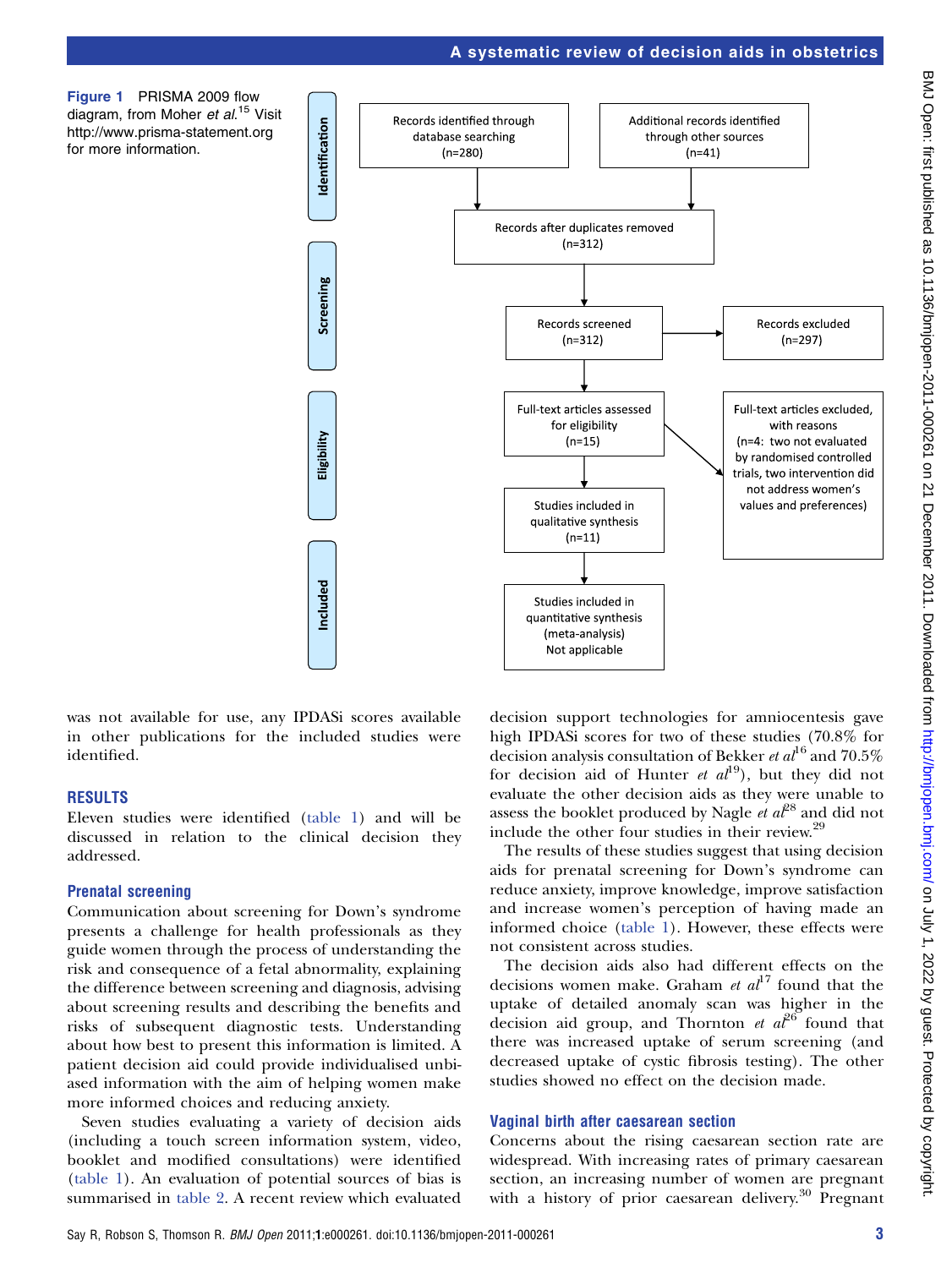| Table 1                    | Summary of studies included in the review                                                                                                                                                          |                                            |                         |                                                                                                                                                                                                                                                                  |                                                                                                                                                                                                                                                                                                                                                                        |
|----------------------------|----------------------------------------------------------------------------------------------------------------------------------------------------------------------------------------------------|--------------------------------------------|-------------------------|------------------------------------------------------------------------------------------------------------------------------------------------------------------------------------------------------------------------------------------------------------------|------------------------------------------------------------------------------------------------------------------------------------------------------------------------------------------------------------------------------------------------------------------------------------------------------------------------------------------------------------------------|
| Author                     | Participants                                                                                                                                                                                       | Decision aid                               | Control                 | <b>Outcomes</b>                                                                                                                                                                                                                                                  | <b>Results</b>                                                                                                                                                                                                                                                                                                                                                         |
| Bekker et al <sup>16</sup> | patients, literate in English.<br>over 15 months. NHS<br>117 women receiving<br>for Down's syndrome<br>(risk $\geq$ 250) at Leeds<br>maternal serum test<br>a screen-positive<br>General Infirmary | on analysis<br>Itation<br>Decisi<br>consul | consultation<br>Routine | Subjective expected utilities<br>Informed decision making<br>Decision whether or not<br>(amniocentesis or CVS)<br>to have diagnostic test<br>Knowledge                                                                                                           | Women in the intervention<br>arm evaluated information<br>No difference in expected<br>women in the intervention<br>Decision analysis women<br>arm valued more highly)<br>utility values (other than<br>Down's syndrome which<br>values more than those<br>terminating a baby with<br>in relation to their own<br>n the control arm.<br>No difference<br>No difference |
|                            |                                                                                                                                                                                                    |                                            |                         | Perceived usefulness of<br>Perceived directiveness<br>Length of consultation<br>Decisional conflict<br><b>Risk perception</b><br>of consultation<br>consultation<br>Anxiety                                                                                      | evaluated more information<br>Decreased over time with<br>Decision analysis longer<br>More decision analysis<br>women perceived their<br>screening test to be<br>medium rather than<br>No difference<br>No difference<br>No difference<br>ntervention<br>high risk                                                                                                     |
| Graham et al <sup>17</sup> | 1997 and January 1998<br>Hospital between April<br>1050 women booking<br>Aberdeen Maternity<br>antenatal care at                                                                                   | screen<br>information<br>system<br>Touch   | Information<br>leatlet  | anomaly scan, amniocentesis,<br>Satisfaction with information<br>serum screening, detailed<br>(booking ultrasound scan,<br>Use of information leaflet<br>chorionic villus sampling)<br>Uptake of prenatal tests<br>Understanding of<br>prenatal tests<br>Anxiety | No difference in other tests<br>More women in the<br>underwent detailed<br>anomaly scanning.<br>intervention group<br>intervention group<br>Reduced in the<br>No difference<br>No difference<br>No difference                                                                                                                                                          |
|                            |                                                                                                                                                                                                    |                                            |                         |                                                                                                                                                                                                                                                                  | Continued                                                                                                                                                                                                                                                                                                                                                              |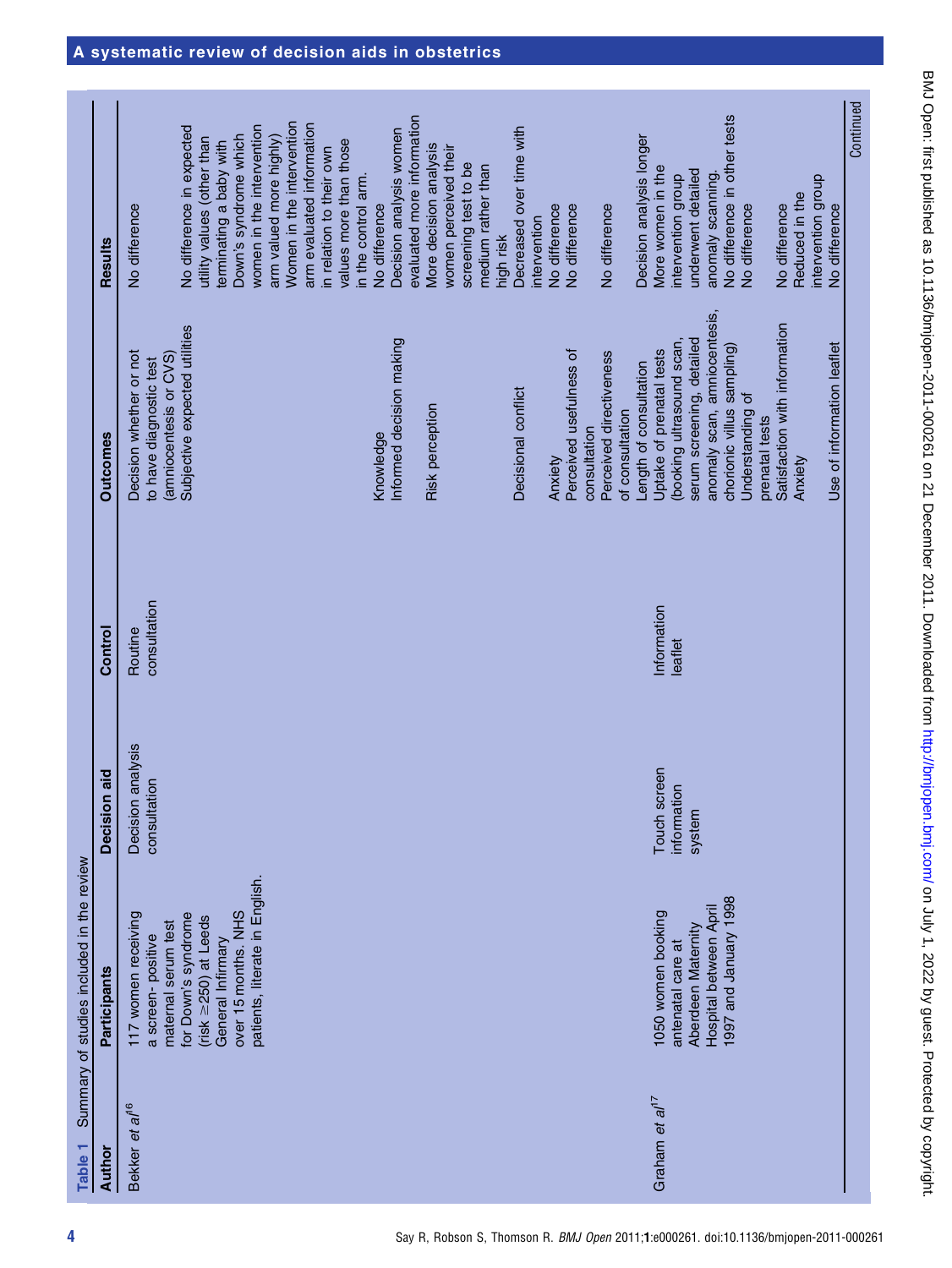| levels with group counselling<br>No difference in satisfaction<br>groups: highest knowledge<br>Increased knowledge in all<br>than individual counselling<br>Less satisfied with PDA<br>Improved knowledge in<br>decision aid had fewer<br>Women who used the<br>the intervention group<br>Decreased with PDA<br>additional questions<br>No difference<br>No difference<br>No difference<br>No difference<br>No difference<br>No difference<br>No difference<br>No difference<br>screening after intervention<br>Uptake of screening tests<br>integrated screening test<br><15/40, serum screening<br>$>15/40$ , amniocentesis/<br>General worries about<br>Worries abnormalities<br>$CVS$ for women $>35$ )<br>Initial decision about<br>information they had<br>Uptake of screening<br>pregnancy/childbirth<br>satisfaction with the<br>Understanding and<br>Decisional conflict<br>serum screening)<br>second trimester<br>screening tests<br>Worries about<br>Satisfaction<br>Knowledge<br>Knowledge<br>eceived<br>Anxiety<br>Anxiety<br>Information leaflet and<br>genetic counselling<br>Individual or group<br>Routine care<br>30 min video<br>Interactive multimedia<br>Case examples<br>and worksheet<br>aid<br>decision<br>Video<br>20 weeks of gestation<br>352 pregnant women<br>antenatal care at Hull<br>201 low-risk Chinese<br>women referred for<br>Hong Kong before<br>Maternity Hospital<br>Chinese speaking<br>2000 consecutive<br>women attending<br>prenatal clinic in<br>aged $\geq$ 35 years | Continued<br>Hewison et al <sup>18</sup><br>Hunter et al <sup>19</sup><br>Leung et a <sup>po</sup> | Table 1 Continued |              |              |         |                 |         |
|---------------------------------------------------------------------------------------------------------------------------------------------------------------------------------------------------------------------------------------------------------------------------------------------------------------------------------------------------------------------------------------------------------------------------------------------------------------------------------------------------------------------------------------------------------------------------------------------------------------------------------------------------------------------------------------------------------------------------------------------------------------------------------------------------------------------------------------------------------------------------------------------------------------------------------------------------------------------------------------------------------------------------------------------------------------------------------------------------------------------------------------------------------------------------------------------------------------------------------------------------------------------------------------------------------------------------------------------------------------------------------------------------------------------------------------------------------------------------------------------------------------------|----------------------------------------------------------------------------------------------------|-------------------|--------------|--------------|---------|-----------------|---------|
|                                                                                                                                                                                                                                                                                                                                                                                                                                                                                                                                                                                                                                                                                                                                                                                                                                                                                                                                                                                                                                                                                                                                                                                                                                                                                                                                                                                                                                                                                                                     |                                                                                                    |                   | Participants | Decision aid | Control | <b>Outcomes</b> | Results |
|                                                                                                                                                                                                                                                                                                                                                                                                                                                                                                                                                                                                                                                                                                                                                                                                                                                                                                                                                                                                                                                                                                                                                                                                                                                                                                                                                                                                                                                                                                                     |                                                                                                    |                   |              |              |         |                 |         |
|                                                                                                                                                                                                                                                                                                                                                                                                                                                                                                                                                                                                                                                                                                                                                                                                                                                                                                                                                                                                                                                                                                                                                                                                                                                                                                                                                                                                                                                                                                                     |                                                                                                    |                   |              |              |         |                 |         |
|                                                                                                                                                                                                                                                                                                                                                                                                                                                                                                                                                                                                                                                                                                                                                                                                                                                                                                                                                                                                                                                                                                                                                                                                                                                                                                                                                                                                                                                                                                                     |                                                                                                    |                   |              |              |         |                 |         |
|                                                                                                                                                                                                                                                                                                                                                                                                                                                                                                                                                                                                                                                                                                                                                                                                                                                                                                                                                                                                                                                                                                                                                                                                                                                                                                                                                                                                                                                                                                                     |                                                                                                    |                   |              |              |         |                 |         |
|                                                                                                                                                                                                                                                                                                                                                                                                                                                                                                                                                                                                                                                                                                                                                                                                                                                                                                                                                                                                                                                                                                                                                                                                                                                                                                                                                                                                                                                                                                                     |                                                                                                    |                   |              |              |         |                 |         |
|                                                                                                                                                                                                                                                                                                                                                                                                                                                                                                                                                                                                                                                                                                                                                                                                                                                                                                                                                                                                                                                                                                                                                                                                                                                                                                                                                                                                                                                                                                                     |                                                                                                    |                   |              |              |         |                 |         |
|                                                                                                                                                                                                                                                                                                                                                                                                                                                                                                                                                                                                                                                                                                                                                                                                                                                                                                                                                                                                                                                                                                                                                                                                                                                                                                                                                                                                                                                                                                                     |                                                                                                    |                   |              |              |         |                 |         |
|                                                                                                                                                                                                                                                                                                                                                                                                                                                                                                                                                                                                                                                                                                                                                                                                                                                                                                                                                                                                                                                                                                                                                                                                                                                                                                                                                                                                                                                                                                                     |                                                                                                    |                   |              |              |         |                 |         |
|                                                                                                                                                                                                                                                                                                                                                                                                                                                                                                                                                                                                                                                                                                                                                                                                                                                                                                                                                                                                                                                                                                                                                                                                                                                                                                                                                                                                                                                                                                                     |                                                                                                    |                   |              |              |         |                 |         |
|                                                                                                                                                                                                                                                                                                                                                                                                                                                                                                                                                                                                                                                                                                                                                                                                                                                                                                                                                                                                                                                                                                                                                                                                                                                                                                                                                                                                                                                                                                                     |                                                                                                    |                   |              |              |         |                 |         |
|                                                                                                                                                                                                                                                                                                                                                                                                                                                                                                                                                                                                                                                                                                                                                                                                                                                                                                                                                                                                                                                                                                                                                                                                                                                                                                                                                                                                                                                                                                                     |                                                                                                    |                   |              |              |         |                 |         |
|                                                                                                                                                                                                                                                                                                                                                                                                                                                                                                                                                                                                                                                                                                                                                                                                                                                                                                                                                                                                                                                                                                                                                                                                                                                                                                                                                                                                                                                                                                                     |                                                                                                    |                   |              |              |         |                 |         |
|                                                                                                                                                                                                                                                                                                                                                                                                                                                                                                                                                                                                                                                                                                                                                                                                                                                                                                                                                                                                                                                                                                                                                                                                                                                                                                                                                                                                                                                                                                                     |                                                                                                    |                   |              |              |         |                 |         |
|                                                                                                                                                                                                                                                                                                                                                                                                                                                                                                                                                                                                                                                                                                                                                                                                                                                                                                                                                                                                                                                                                                                                                                                                                                                                                                                                                                                                                                                                                                                     |                                                                                                    |                   |              |              |         |                 |         |
|                                                                                                                                                                                                                                                                                                                                                                                                                                                                                                                                                                                                                                                                                                                                                                                                                                                                                                                                                                                                                                                                                                                                                                                                                                                                                                                                                                                                                                                                                                                     |                                                                                                    |                   |              |              |         |                 |         |
|                                                                                                                                                                                                                                                                                                                                                                                                                                                                                                                                                                                                                                                                                                                                                                                                                                                                                                                                                                                                                                                                                                                                                                                                                                                                                                                                                                                                                                                                                                                     |                                                                                                    |                   |              |              |         |                 |         |
|                                                                                                                                                                                                                                                                                                                                                                                                                                                                                                                                                                                                                                                                                                                                                                                                                                                                                                                                                                                                                                                                                                                                                                                                                                                                                                                                                                                                                                                                                                                     |                                                                                                    |                   |              |              |         |                 |         |
|                                                                                                                                                                                                                                                                                                                                                                                                                                                                                                                                                                                                                                                                                                                                                                                                                                                                                                                                                                                                                                                                                                                                                                                                                                                                                                                                                                                                                                                                                                                     |                                                                                                    |                   |              |              |         |                 |         |
|                                                                                                                                                                                                                                                                                                                                                                                                                                                                                                                                                                                                                                                                                                                                                                                                                                                                                                                                                                                                                                                                                                                                                                                                                                                                                                                                                                                                                                                                                                                     |                                                                                                    |                   |              |              |         |                 |         |
|                                                                                                                                                                                                                                                                                                                                                                                                                                                                                                                                                                                                                                                                                                                                                                                                                                                                                                                                                                                                                                                                                                                                                                                                                                                                                                                                                                                                                                                                                                                     |                                                                                                    |                   |              |              |         |                 |         |
|                                                                                                                                                                                                                                                                                                                                                                                                                                                                                                                                                                                                                                                                                                                                                                                                                                                                                                                                                                                                                                                                                                                                                                                                                                                                                                                                                                                                                                                                                                                     |                                                                                                    |                   |              |              |         |                 |         |
|                                                                                                                                                                                                                                                                                                                                                                                                                                                                                                                                                                                                                                                                                                                                                                                                                                                                                                                                                                                                                                                                                                                                                                                                                                                                                                                                                                                                                                                                                                                     |                                                                                                    |                   |              |              |         |                 |         |
|                                                                                                                                                                                                                                                                                                                                                                                                                                                                                                                                                                                                                                                                                                                                                                                                                                                                                                                                                                                                                                                                                                                                                                                                                                                                                                                                                                                                                                                                                                                     |                                                                                                    |                   |              |              |         |                 |         |
|                                                                                                                                                                                                                                                                                                                                                                                                                                                                                                                                                                                                                                                                                                                                                                                                                                                                                                                                                                                                                                                                                                                                                                                                                                                                                                                                                                                                                                                                                                                     |                                                                                                    |                   |              |              |         |                 |         |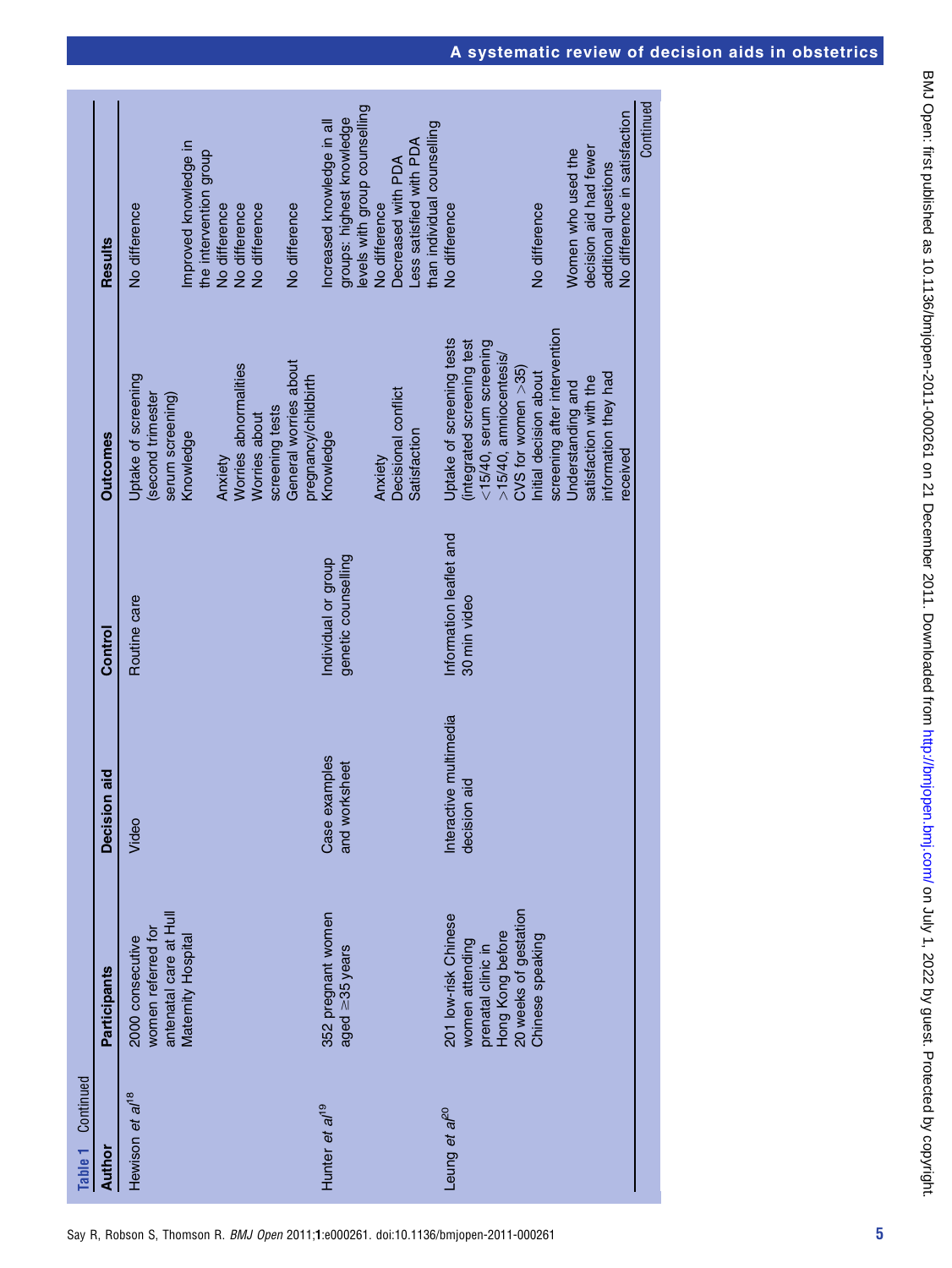| Continued<br>Table 1                 |                                               |                                           |                   |                              |                                      |
|--------------------------------------|-----------------------------------------------|-------------------------------------------|-------------------|------------------------------|--------------------------------------|
| Author                               | Participants                                  | Decision aid                              | Control           | <b>Outcomes</b>              | Results                              |
| Montgomery <i>et al<sup>21</sup></i> | with one previous lower<br>742 pregnant women | Two computer-based<br>interventions.      | Usual care        | Decisional conflict          | Decreased with both<br>decision aids |
|                                      | segment caesarean                             | 1) Information                            |                   | Mode of delivery             | No difference                        |
|                                      | section and delivery                          | programme: descriptions                   |                   | Anxiety                      | Decreased with both                  |
|                                      | expected $>37$ weeks                          | and probabilities of<br>clinical outcomes |                   | Knowledge                    | Increased with both<br>decision aids |
|                                      |                                               | 2) Decision analysis                      |                   |                              | decision aids                        |
|                                      |                                               | mode of delivery was                      |                   | Satisfaction with            | Satisfaction higher in               |
|                                      |                                               | recommended based                         |                   | the decision                 | decision analysis group              |
|                                      |                                               | on utility assessments                    |                   |                              | than with usual care.                |
|                                      |                                               | combined with                             |                   |                              | No other differences                 |
|                                      |                                               | probabilities of clinical                 |                   |                              |                                      |
|                                      |                                               | outcomes within<br>a decision tree        |                   |                              |                                      |
| Nagle <i>et al<sup>22</sup></i>      | Community (Australia).                        | Booklet-24 pages                          | Standard pamphlet | Informed choice              | OR making an informed                |
|                                      | 55 clusters, 467 low-risk                     | designed using Ottawa                     |                   | including knowledge          | choice with decision aid             |
|                                      | women aged $>$ 18 years,                      | Decision Framework                        |                   | subscale                     | $2.08$ (95% CI 1.14 to 3.81).        |
|                                      | $\leq$ 12/40, English                         |                                           |                   |                              | poob, pey uewow aron                 |
|                                      | speaking, able to give                        |                                           |                   |                              | levels of knowledge on the           |
|                                      | informed consent                              |                                           |                   |                              | knowledge scale                      |
|                                      |                                               |                                           |                   | Intention to have            | No difference                        |
|                                      |                                               |                                           |                   | screening                    |                                      |
|                                      |                                               |                                           |                   | Decisional conflict          | No difference                        |
|                                      |                                               |                                           |                   | Anxiety                      | No difference                        |
|                                      |                                               |                                           |                   | Depression                   | No difference                        |
|                                      |                                               |                                           |                   | Attitudes to pregnancy/fetus | No difference                        |
|                                      |                                               |                                           |                   | Acceptability of resource    | No difference                        |
|                                      |                                               |                                           |                   | Acceptability of screening   | No difference                        |
|                                      |                                               |                                           |                   |                              | Continued                            |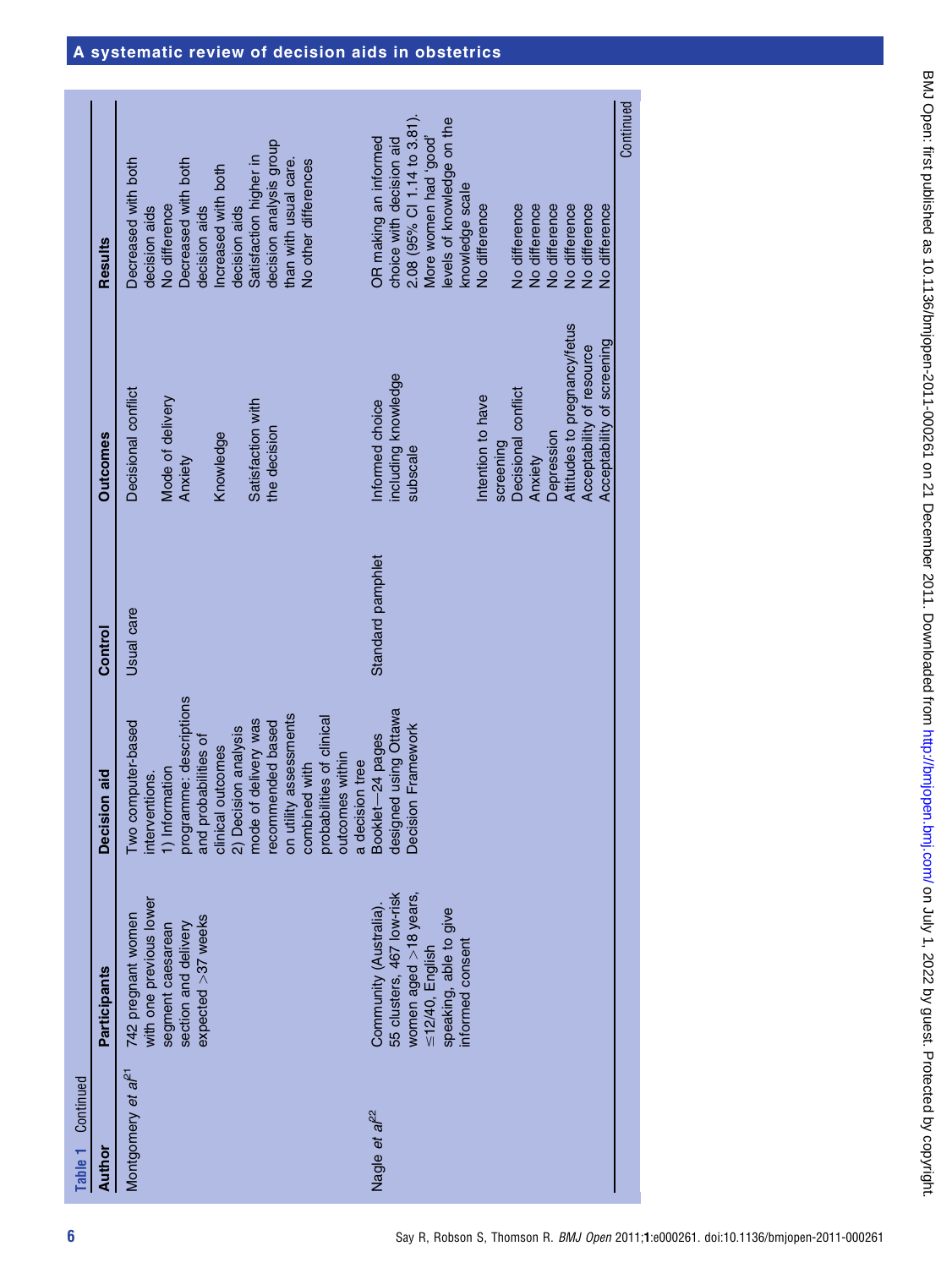|                   | Results             | group had a positive attitude<br>No difference in satisfaction<br>the amount of information<br>group were satisfied with<br>with decision making but<br>more women in the PDA<br>More women in the PDA<br>PDA group more likely<br>Decreased with PDA<br>Increased with PDA<br>No differences<br>No difference<br>to favour ECV<br>No difference<br>No difference<br>they received<br>towards ECV            | Continued |
|-------------------|---------------------|--------------------------------------------------------------------------------------------------------------------------------------------------------------------------------------------------------------------------------------------------------------------------------------------------------------------------------------------------------------------------------------------------------------|-----------|
|                   | <b>Outcomes</b>     | outcomes (presentation<br>maternal length of stay)<br>delivery, Apgar scores,<br>age, infant birth weight<br>Maternal and perinatal<br>infant sex, gestational<br>undergoing an ECV<br>Decisional conflict<br>at birth, mode of<br>Satisfaction with<br>decision making<br>decision making<br>Intended choice<br>Attitudes of the<br>Participation in<br>importance of<br>ECV uptake<br>Knowledge<br>Anxiety |           |
|                   | Control             | Standard care                                                                                                                                                                                                                                                                                                                                                                                                |           |
|                   | Decision aid        | CD and worksheet<br>with 30 min audio<br>24-page booklet                                                                                                                                                                                                                                                                                                                                                     |           |
|                   | <b>Participants</b> | clinically eligible for<br>ECV, four tertiary<br>pregnancy at term,<br>a singleton breech<br>200 women with<br>obstetric units<br>Australia                                                                                                                                                                                                                                                                  |           |
| Table 1 Continued | Author              | Nassar et a <sup>p<sub>3</sub></sup>                                                                                                                                                                                                                                                                                                                                                                         |           |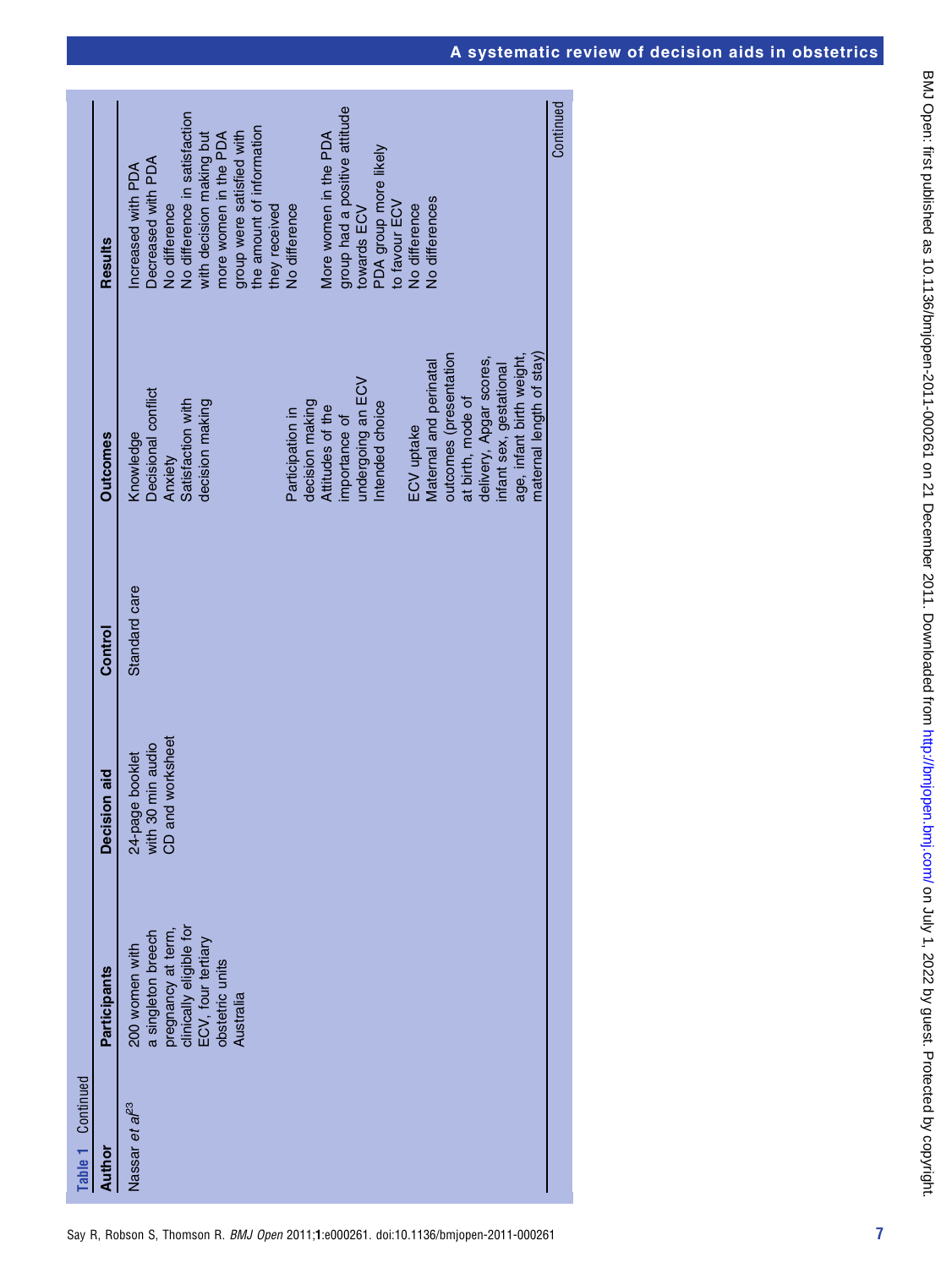|                   | <b>Results</b>      | increased knowledge with<br>PDA use         | No difference       | No difference        | No difference           | Women using PDA were     | more likely to report that | information to make<br>they had sufficient     | decisions | No difference      |           | No difference | No difference in preferred | role. Women using PDA | more likely to report | seriously considering their | care providers opinion | No difference |               | No difference     |                      |                        |                    |                   | Intervention increased                | knowledge          | Intervention decreased | decisional conflict     | No difference              | No difference                      |             |
|-------------------|---------------------|---------------------------------------------|---------------------|----------------------|-------------------------|--------------------------|----------------------------|------------------------------------------------|-----------|--------------------|-----------|---------------|----------------------------|-----------------------|-----------------------|-----------------------------|------------------------|---------------|---------------|-------------------|----------------------|------------------------|--------------------|-------------------|---------------------------------------|--------------------|------------------------|-------------------------|----------------------------|------------------------------------|-------------|
|                   | <b>Outcomes</b>     | Knowledge                                   | Decisional conflict | Anxiety              | Satisfaction with       | decision making          |                            |                                                |           | Intended choice of | analgesia | Analgesia use | Participation in           | decision making       |                       |                             |                        | Adherence and | acceptability | Impact on service | outcomes (analgesia, | maternal and perinatal | outcomes including | mode of delivery) | Knowledge                             |                    | Decisional conflict    |                         | Preferred mode of delivery | Satisfaction 6-8 weeks<br>36 weeks | postnatally |
|                   | Control             | Four-page pamphlet<br>developed and         | endorsed by the     | Royal Australian     | and New Zealand         | College of Obstetricians | and Gynaecologists         | Society of Anaesthetists<br>and the Australian |           |                    |           |               |                            |                       |                       |                             |                        |               |               |                   |                      |                        |                    |                   | Usual care                            |                    |                        |                         |                            |                                    |             |
|                   | <b>Decision aid</b> | booklet<br>with worksheet<br>55-page        | and 40 min audio CD |                      |                         |                          |                            |                                                |           |                    |           |               |                            |                       |                       |                             |                        |               |               |                   |                      |                        |                    |                   | Decision-aid booklet                  |                    |                        |                         |                            |                                    |             |
|                   | Participants        | Primiparous women<br>in the third trimester | planning a vaginal  | birth of a singleton | infant in two obstetric | hospitals, Sydney        | Australia                  |                                                |           |                    |           |               |                            |                       |                       |                             |                        |               |               |                   |                      |                        |                    |                   | 227 Women with one                    | previous caesarean | section and medically  | eligible for a trial of | vaginal birth              |                                    |             |
| Table 1 Continued | Author              | Raynes-Greenow<br><i>et al<sup>e4</sup></i> |                     |                      |                         |                          |                            |                                                |           |                    |           |               |                            |                       |                       |                             |                        |               |               |                   |                      |                        |                    |                   | Shorten et a <sup>p<sub>5</sub></sup> |                    |                        |                         |                            |                                    |             |

### A systematic review of decision aids in obstetrics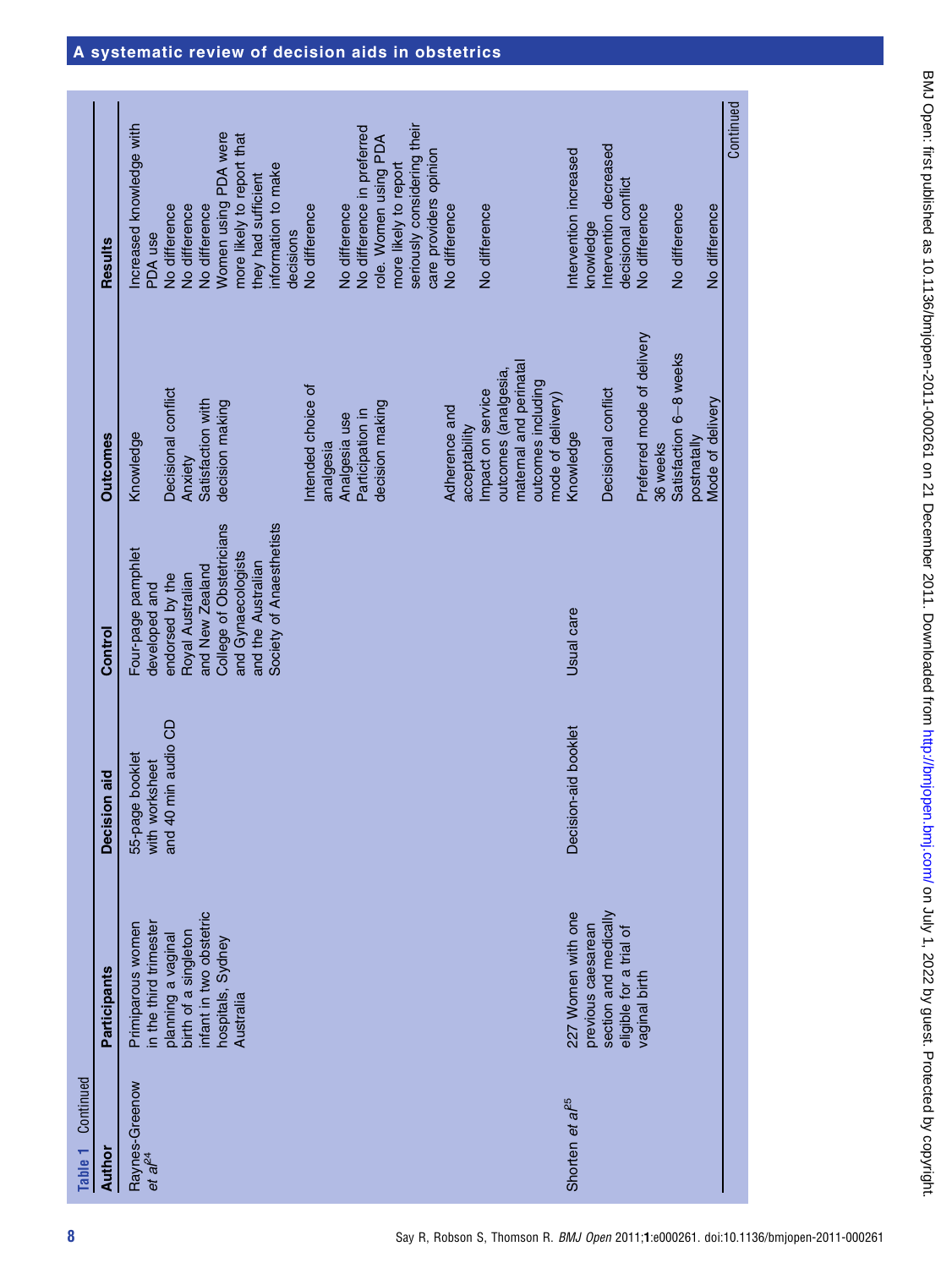| Table 1 Continued            |                                                                                                                         |                                                                                                                                                                     |                                               |                                                                                           |                                                                                                                                                                                                                                                                                                    |
|------------------------------|-------------------------------------------------------------------------------------------------------------------------|---------------------------------------------------------------------------------------------------------------------------------------------------------------------|-----------------------------------------------|-------------------------------------------------------------------------------------------|----------------------------------------------------------------------------------------------------------------------------------------------------------------------------------------------------------------------------------------------------------------------------------------------------|
| Author                       | Participants                                                                                                            | Decision aid                                                                                                                                                        | Control                                       | <b>Outcomes</b>                                                                           | <b>Results</b>                                                                                                                                                                                                                                                                                     |
| Thornton et a <sup>pee</sup> | 3368 Women attending<br>and Leeds General<br>antenatal clinics in<br>Bradford Infirmary<br>Infirmary between<br>< 15/40 | hospital visit supported<br>information at an extra<br>Additional individual<br>information or extra<br>class supported by<br>extra information<br>by extra written | and routine consultation<br>Information sheet | Uptake of prenatal tests<br>(detailed anomaly scan,<br>serum screening,<br>amniocentesis) | screening with individualised<br>Decreased uptake of cystic<br>information (no difference<br>Down's syndrome serum<br>fibrosis testing with both<br>No difference in uptake<br>with group with extra<br>Increased uptake of<br>of ultrasound or<br>amniocentesis.<br>interventions<br>information) |
|                              |                                                                                                                         |                                                                                                                                                                     |                                               | Knowledge                                                                                 | understood information<br>Women felt that they<br>better in both                                                                                                                                                                                                                                   |
|                              |                                                                                                                         |                                                                                                                                                                     |                                               | Anxiety                                                                                   | individual information<br>Anxiety reduced with<br>at 20/40, 30/40 and<br>intervention groups                                                                                                                                                                                                       |
|                              |                                                                                                                         |                                                                                                                                                                     |                                               | Anxiety measure specific<br>to pregnancy and fetal<br>abnormality                         | information were less worried<br>about the baby at 20/40 than<br>Women offered individual<br>those offered classes<br>6 weeks post partum                                                                                                                                                          |
|                              | CVS, chorionic villus sampling; ECV, external cephalic version; PDA, patient decision aid                               |                                                                                                                                                                     |                                               |                                                                                           |                                                                                                                                                                                                                                                                                                    |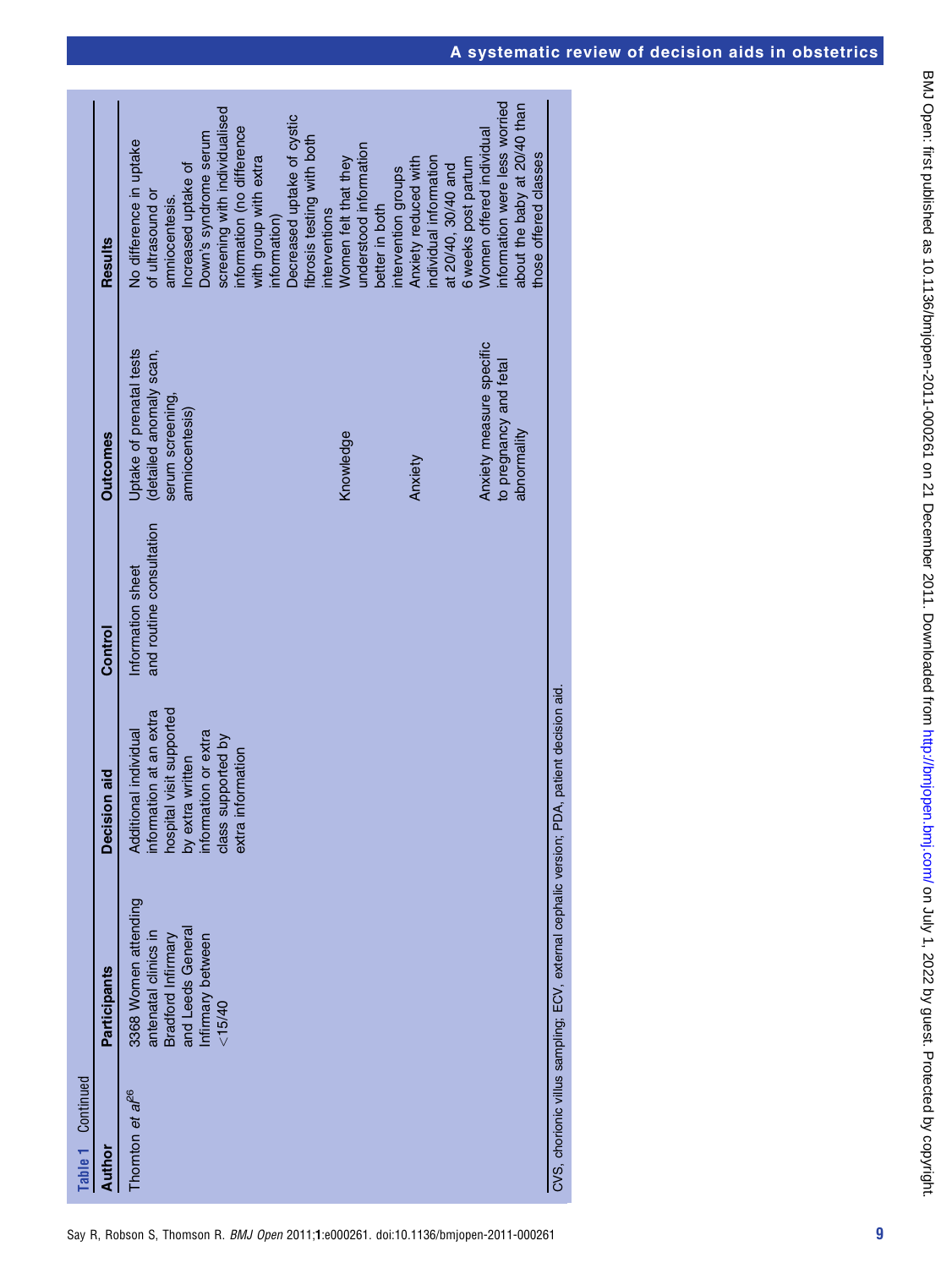women with a previous section may be offered either a planned trial of vaginal birth (VBAC) or elective repeat caesarean section (ERCS).<sup>30</sup> The Royal College of Obstetricians and  $Gynaecologists<sup>30</sup>$  recommends that 'women with a prior history of one uncomplicated lower segment transverse caesarean section, in an otherwise uncomplicated pregnancy at term, with no contraindication to vaginal birth, should be able to discuss the option of planned VBAC and the alternative of a ERCS'.

This discussion requires women (and clinicians) to consider complicated information about risks and benefits in order to make a decision. It is known that women's decision making about mode of delivery may be influenced by cultural norms, family situation and the way risk information is presented to them by clinicians. $3132$ 

Decision aids about mode of delivery may benefit women by presenting risk information in a clear and unbiased way and by eliciting women's values, helping them to make a decision consistent with their values.<sup>21 31</sup>

Two decision aids have been trialed in this context, both of which improved knowledge and decreased decisional conflict (table 1).<sup>21</sup> <sup>25</sup> Neither decision aid had any effect on mode of delivery. Potential sources of bias are summarised in table 2. A study of the development and validation of the IPDAS $i^{25}$  gave the PDA developed by Shorten et al a score of  $64.0\%$ .<sup>14</sup>

#### External cephalic version

External cephalic version (ECV) is a cost-effective intervention associated with a reduction in non-cephalic birth and caesarean section; it is not associated with increased perinatal morbidity or mortality.<sup>33</sup> Reported success rates of ECV vary from  $18\%$  to  $76\%$ .<sup>33–37</sup> The Royal College of Obstetricians and Gynaecologists recommends that ECV should be offered in all hospitals where there is adequate expertise.<sup>38</sup>

Despite the evidence supporting ECV, reported uptake is low  $(24\%-54\%)^{37}$  39 and women's preferences for and against ECV are not clear. Women may not be accurately or adequately counselled about the risks and benefits of ECV compared with elective caesarean section; one cross-sectional survey showed that approximately onequarter of eligible women were counselled against ECV and gave their doctor's advice as the reason for declining ECV.<sup>40</sup> None of the respondents commented on having discussed the risks and benefits of elective caesarean section.<sup>40</sup> A decision aid for women with a breech presentation at term would facilitate counselling regarding management options, aiming to present the available evidence in a way that women can understand and use to make their decision.

Nassar et  $a^{23}$  conducted a randomised controlled trial of a decision aid which consisted of a 24-page booklet, 30 min audio CD and worksheet in 200 women with a singleton pregnancy diagnosed antenatally with a breech presentation from 34 weeks, clinically eligible for ECV and able to read and write English (table 1). Women in the intervention group had higher knowledge scores, lower decisional conflict scores, were more

satisfied with the amount of information they had been given and were more likely to state that they intended to have an ECV.<sup>23</sup> There was no difference in the proportion of women actually choosing ECV or in anxiety levels.<sup>23</sup> Potential sources of bias are considered in table 2.

#### Labour analgesia

Childbirth can be an extremely painful experience, and it has been established that unmet expectations about pain relief can impact on women's satisfaction with their birth experience. $^{41}$  However, women have a range of options to consider for pain relief. These range from non-pharmacological methods such as continuous support in labour through to invasive pharmacological methods such as epidural analgesia. These alternatives have very different risks and benefits, which women need to evaluate, and their choice will depend on their own values and expectations. Unfortunately, there appears to be a mismatch between women's expectation and experiences of pain in labour with women underestimating the pain they go on to experience. $41$ 

Previous research identified that ways to better prepare women for the pain of labour, to give them more information to support their choices about pain relief and to help them to make a decision would be useful.<sup>24 41</sup> Raynes-Greenow et  $a^{24}$  designed a decision aid for labour analgesia for women in their first pregnancy planning vaginal birth (table 1). It consisted of a 55-page booklet, worksheet and 40 min audio CD, which was compared with a pamphlet. Women using the decision aid had higher knowledge scores, were more likely to consider they had enough information to make decisions about labour analgesia and were more likely to report considering health professionals' opinions rather than making the decision alone. $24$  There was no difference in decisional conflict, anxiety, satisfaction, choice of analgesia or discrepancies between analgesia intentions and use.<sup>24</sup> Potential sources of bias are considered in table 2.

#### **DISCUSSION**

This systematic review demonstrates that patient decision aids have the potential to improve obstetric care as they are associated with a number of positive effects, similar to the benefits established by the Cochrane review of decision aids in other clinical specialties.<sup>12</sup> These benefits include reduced anxiety, lower decisional conflict, improved knowledge, improved satisfaction and increased perception of having made an informed choice. However, while these positive effects are attractive, we must be cautious in interpreting their potential benefit in routine practice due to the limitations of the small number of randomised controlled trials which have been undertaken in obstetrics and the inconsistencies in their results, particularly as we were not able to perform meta-analysis due to the small sample size and heterogeneity of primary outcomes chosen.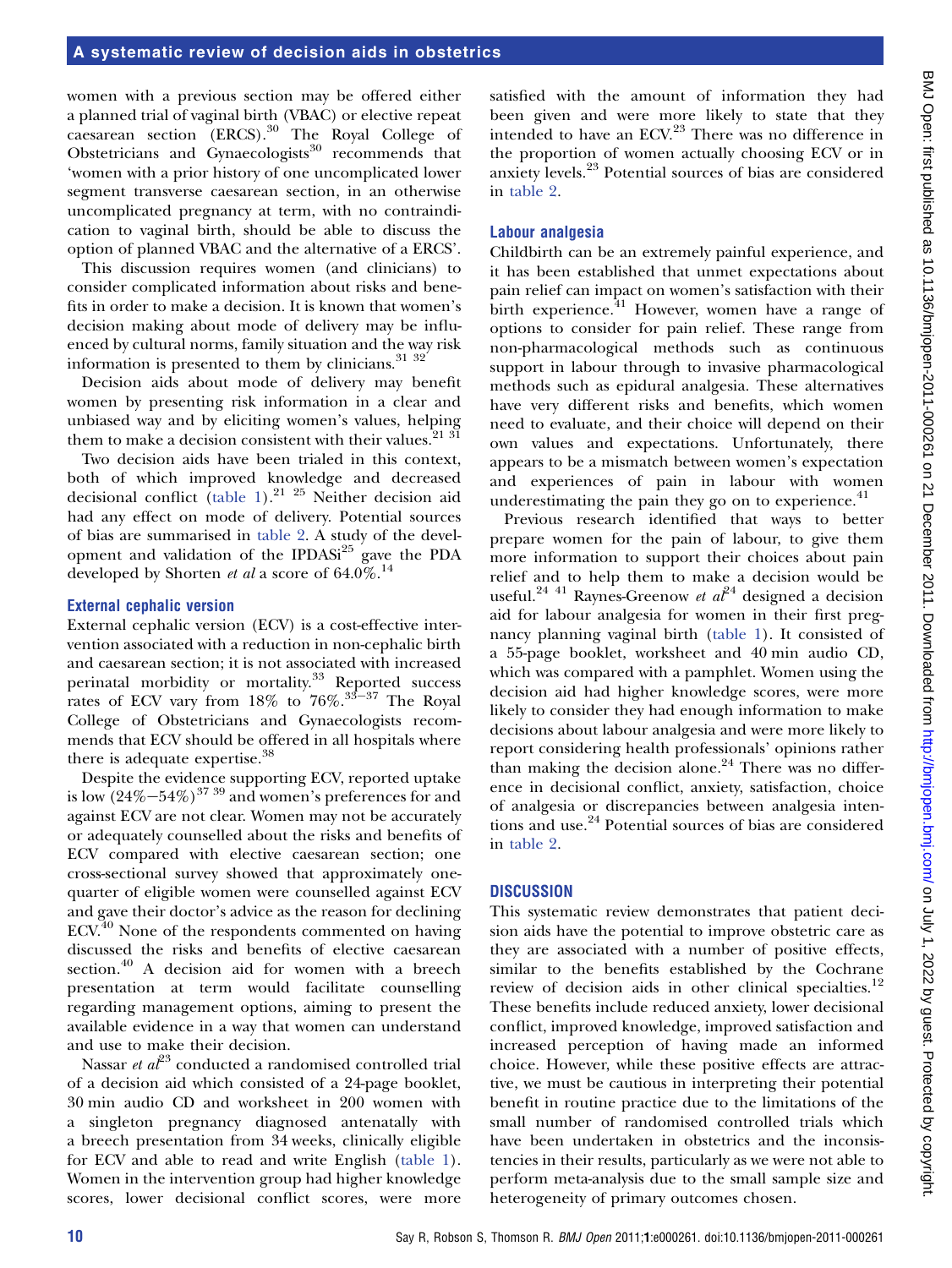| Table 2                     | Summary of the quality of studies included in the review                                                                                                                                                                                                                                                                                                                                                                                                                                                                                  |                |                                                                                                                                                                                                                                                                                                                                                                                                                                                                                                               |                                                                                                  |
|-----------------------------|-------------------------------------------------------------------------------------------------------------------------------------------------------------------------------------------------------------------------------------------------------------------------------------------------------------------------------------------------------------------------------------------------------------------------------------------------------------------------------------------------------------------------------------------|----------------|---------------------------------------------------------------------------------------------------------------------------------------------------------------------------------------------------------------------------------------------------------------------------------------------------------------------------------------------------------------------------------------------------------------------------------------------------------------------------------------------------------------|--------------------------------------------------------------------------------------------------|
| <b>Author</b>               | Randomisation                                                                                                                                                                                                                                                                                                                                                                                                                                                                                                                             | Blinding       | Follow-up and analysis                                                                                                                                                                                                                                                                                                                                                                                                                                                                                        | Included in Cochrane review?                                                                     |
| Bekker et al <sup>16</sup>  | Allocation concealment adequate<br>Simple randomisation with<br>numbered sealed opaque<br>envelopes                                                                                                                                                                                                                                                                                                                                                                                                                                       | Not described  | Number of withdrawals stated<br>Intention-to-treat analysis<br>but reasons not given                                                                                                                                                                                                                                                                                                                                                                                                                          | Yes                                                                                              |
| Graham et al <sup>17</sup>  | Simple randomisation with<br>numbered sealed opaque<br>Allocation concealment<br>envelopes<br>adequate                                                                                                                                                                                                                                                                                                                                                                                                                                    | Not described  | and that there were no significant<br>Data entry checked for accuracy<br>Number of withdrawals stated<br>differences between women<br>Intention-to-treat analysis<br>followed up and women<br>withdrawing                                                                                                                                                                                                                                                                                                     | Excluded (general information<br>with lack of focused decision)                                  |
| Hewison et al <sup>18</sup> | Allocation concealment not adequate<br>be asked to complete questionnaires<br>Pseudo-randomisation with women<br>either an odd or even unit number<br>Women were pseudo-randomised<br>without consent (sent a letter with<br>information provision were under<br>allocated on the basis of having<br>either intervention/control leaflet<br>evaluation and that women may<br>allocated consecutively by staff<br>State that unit numbers were<br>not participating in the study<br>stating that new methods of<br>during their pregnancy) | Not described. | demographic questionnaire only<br>randomised because of limited<br>sent to first 1200/2000 women<br>Number of withdrawals stated<br>Psychological endpoint and<br>but reasons not given<br>time for follow-up<br>No flow chart<br>No Cls                                                                                                                                                                                                                                                                      | for definition of decision aid as<br>Excluded (did not meet criteria<br>no values clarification) |
| Hunter et al <sup>19</sup>  | group) using allocations in opaque<br>(10 women into each intervention<br>Allocation concealment adequate<br>Randomised in blocks of 30<br>envelopes                                                                                                                                                                                                                                                                                                                                                                                      | Not described  | more participating women brought<br>their partner to prenatal diagnosis<br>with participants across a variety<br>of criteria. Significant differences<br>Non-participants were compared<br>included: more non-participating<br>cigarettes, medication (including<br>chemotherapy and radiotherapy)<br>prenatal diagnosis counselling;<br>disclosed exposure to alcohol,<br>or street drugs in pregnancy;<br>women had children prior to<br>more participating women<br>No flow chart<br>counselling<br>No Cls | Yes                                                                                              |
|                             |                                                                                                                                                                                                                                                                                                                                                                                                                                                                                                                                           |                |                                                                                                                                                                                                                                                                                                                                                                                                                                                                                                               | Continued                                                                                        |

BMJ Open: first published as 10.1136/bmjopen-2011-000261 on 21 December 2011. Downloaded from http://bmjopen.bmj.com/ on July 1, 2022 by guest. Protected by copyright. BMJ Open: first published as 10.1136/bmjopen-2011-000261 on 21 December 2011. Downloaded from <http://bmjopen.bmj.com/> on July 1, 2022 by guest. Protected by copyright.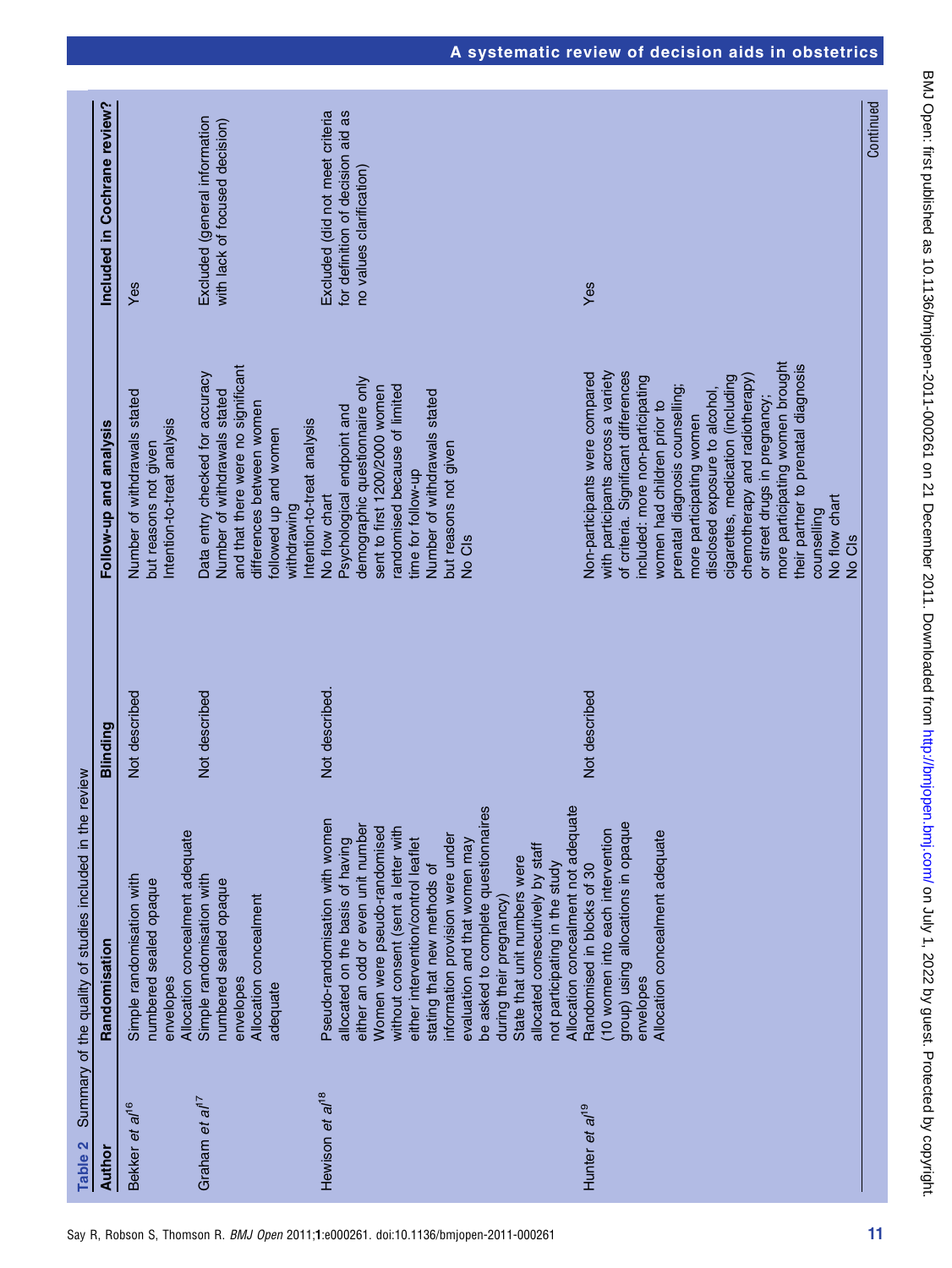| Continued<br>Table 2                 |                                                                                                                                                                                 |                                                                                                                                                                      |                                                                                                                                                                                           |                                                                              |
|--------------------------------------|---------------------------------------------------------------------------------------------------------------------------------------------------------------------------------|----------------------------------------------------------------------------------------------------------------------------------------------------------------------|-------------------------------------------------------------------------------------------------------------------------------------------------------------------------------------------|------------------------------------------------------------------------------|
| Author                               | Randomisation                                                                                                                                                                   | Blinding                                                                                                                                                             | Follow-up and analysis                                                                                                                                                                    | Included in Cochrane review?                                                 |
| Leung et $a^{p0}$                    | numbered sealed opaque envelopes<br>Allocation concealment adequate<br>Simple randomisation with                                                                                | Not described                                                                                                                                                        | Number of withdrawals stated but<br>Intention-to-treat analysis<br>reasons not given                                                                                                      | Yes                                                                          |
| Montgomery <i>et a</i> <sup>P1</sup> | Allocation concealment adequate<br>stratified by maternity unit and<br>baseline preference for mode<br>randomisation with allocation<br>Computer-generated block<br>of delivery | Not described                                                                                                                                                        | Compared women who did and did<br>not consent (participants older and<br>less deprived) but no statement of<br>Number of withdrawals stated<br>Intention-to-treat analysis<br>withdrawals | No (published after last update)                                             |
| Nagle <i>et al<sup>22</sup></i>      | Allocation concealment adequate<br>randomisation using individual<br>Computer-generated cluster<br>general practitioners as the<br>unit of randomisation                        | Not blinded                                                                                                                                                          | Number of withdrawals stated<br>Intention-to-treat analysis<br>and reasons given                                                                                                          | No (published after last update)                                             |
| Nassar et a <sup>p<sub>3</sub></sup> | Allocation concealment adequate<br>randomisation stratified by parity<br>and centre allocated via remote<br>Computer-generated block<br>telephone                               | Antenatal staff blinded<br>Women and research<br>team not blinded                                                                                                    | participants and those lost to follow-up<br>level of education, parity or treatment<br>allocation between responding<br>No difference in maternal age,<br>Intention-to-treat analysis     | No (published after last update)                                             |
| Raynes-Greenow<br>et a $l^{4}$       | Allocation concealment adequate<br>randomisation allocated via<br>Computer-generated block<br>remote telephone                                                                  | unaware that the control<br>Women not blinded but<br>pamphlet was not the<br>staff blinded to format<br>intervention Antenatal<br>and content of the<br>decision aid | Number of withdrawals stated but<br>Intention-to-treat analysis<br>reasons not given                                                                                                      | No (published after last update)                                             |
| Shorten et al <sup>es</sup>          | Allocation concealment adequate<br>Computer-generated block<br>randomisation                                                                                                    | Participants initially blinded<br>of decision aid as specified<br>to their allocation but use<br>would potentially negate<br>blinding                                | Number of withdrawals stated<br>Intention-to-treat analysis<br>but reasons not given                                                                                                      | Yes                                                                          |
| Thornton et al <sup>e6</sup>         | Allocation concealment adequate<br>Simple randomisation with<br>sealed opaque envelopes<br>numbered                                                                             | Not described                                                                                                                                                        | as trained an Urdu-speaking doctor<br>Included Urdu-speaking women<br>No statement of withdrawals<br>Intention-to-treat analysis                                                          | Excluded (authors unable to<br>evaluate if met criteria for<br>decision aid) |
|                                      |                                                                                                                                                                                 |                                                                                                                                                                      |                                                                                                                                                                                           |                                                                              |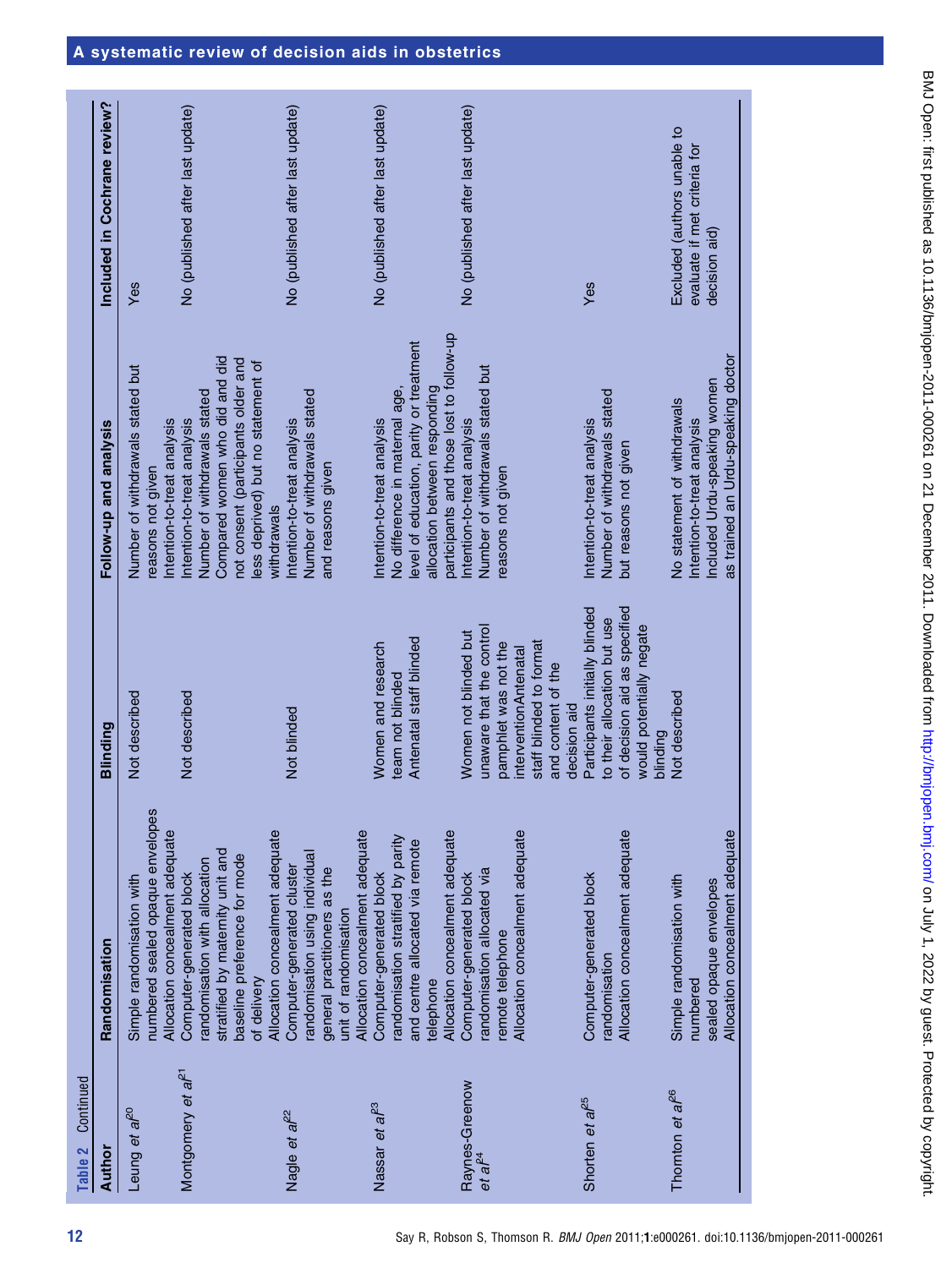We were able to identify only 11 randomised controlled trials to date involving heterogeneous decision aids, patient groups and outcomes. These studies varied in quality (table 2). For example, none of the women participating in these studies were blinded, although some blinded clinical staff. Hewison et  $al^{18}$  used pseudo-randomisation, allocating women depending on whether they had an odd or an even unit number. The other studies were randomised and had adequate allocation concealment. Five studies specified that they used computer randomisation. Follow-up was generally well documented (although some older studies did not include a flow chart), and intention-to-treat analysis was used. Two studies did not include confidence intervals (table 2).

None of the positive effects of decision aids were seen in all studies. With so few and such heterogeneous studies, no obvious patterns of association relating to clinical context or the type of decision aid used could be identified. For some outcomes, only a positive effect or no effect was found. For example, three of 11 studies demonstrated that patient decision aids were associated with reduced anxiety; six found no effect on anxiety, while two did not include anxiety as an outcome. In relation to decisional conflict, five studies demonstrated that patient decision aids decreased decisional conflict, two studies showed no effect and four studies did not include this as an outcome. At present, it may be that these inconsistencies can be explained by the limitations and heterogeneous nature of these studies and their effects may become clearer as the body of evidence grows.

Consistent with the wider Cochrane review, decision aids in obstetrics also had variable effects on the final decision made.<sup>12</sup> Possible explanations for this include that the trials were not sufficiently powered; that highquality information was routinely provided in the control arms; that women had a high baseline level of knowledge; that effects depended on the acceptability of the intervention being considered; women's perception of screening tests as 'normal' and subsequent 'compliant' behaviour or the timing of the decision aid in relation to the intervention. Alternatively, decision aids may not impact on intervention rates (albeit they may improve decision quality), but again, further research is needed to clarify this.

When evaluating future studies, an important factor will be selecting appropriate outcomes. At present, there appears to be no ideal method of evaluating decision quality, defined as follows: 'the extent to which a decision reflects the considered preferences of a wellinformed patient and is implemented' or alternatively 'whether the right person is being matched with the right treatment'.<sup>42</sup> The Decisional Conflict Scale measures uncertainty and includes a subscale, which measures 'perceived effective decision making'.<sup>12</sup> <sup>12a</sup> While this provides a numerical score by which intervention groups can be compared with control groups (or each other) and has been found to be reliable and

sensitive to change, $^{12}$  This should be the same additional reference. it is limited by lacking clinical applicability-it is not clear what a particular score means in practice and it does not encompass the concept of matching patients' choices to their values and preferences.

Uptake rates for interventions are also likely to be poor markers for decision quality as they do not discriminate between 'warranted' and 'unwarranted' variation.<sup>42</sup> <sup>43</sup> Unwarranted variation is defined as that which results from care being less evidence based such as inequalities in resources or expertise, insufficient research, clinician bias, poor communication and confusion in the roles of health professional and patient.<sup>42</sup> <sup>43</sup> Warranted variation is that which improves the patient centeredness of care by matching patients to the interventions most suitable for them based on clinical or psychosocial differences between patients and variation in patients' preferences for taking risks, their attitudes towards particular clinical outcomes or the time-frame for outcomes and their preferred role in decision making.<sup>42 43</sup> Decision quality instruments which assess decision-specific knowledge, patients' values and preferences and whether there is concordance between patients' goals and the treatments available have been developed.<sup>42</sup> However, while at present none have been developed for decisions in obstetrics, the potential of these to match interventions to patients' goals appears attractive.

The studies reviewed also involved heterogeneous decision aids. The most appropriate type and format of decision support might well vary depending on the clinical context, but little is known about which methods of decision support are most effective or what context or patient-specific factors are relevant. Raynes-Greenow et  $a^{44}$  found no additional benefit of the audio component of their decision aid for labour analgesia compared with the booklet component alone. Future research could further address whether there is any variation in effects depending on the medium chosen or whether specific decisions or patient groups might benefit from different approaches to decision support.

A component of this is how best to communicate risk. At present, women are often provided with information framed in different ways from a number of healthcare professionals. Patient decision aids may help to reduce the confusion this can generate by standardising information and allowing it to be presented framed in several ways (eg, a 90% chance of X or a 10% chance of Y) to suit different women's preferences.

One of the potential attractions of patient decision aids is that they provide evidence-based information in a way that avoids clinician bias. Pregnant women are often young, fit and motivated to seek information. Some will have prepared for the clinic visit on the internet. While inequalities in education and access to computers persist, using alternative media to written information may prove to be more inclusive. This is another potential benefit decision aids could offer. Those that could be regularly updated may be especially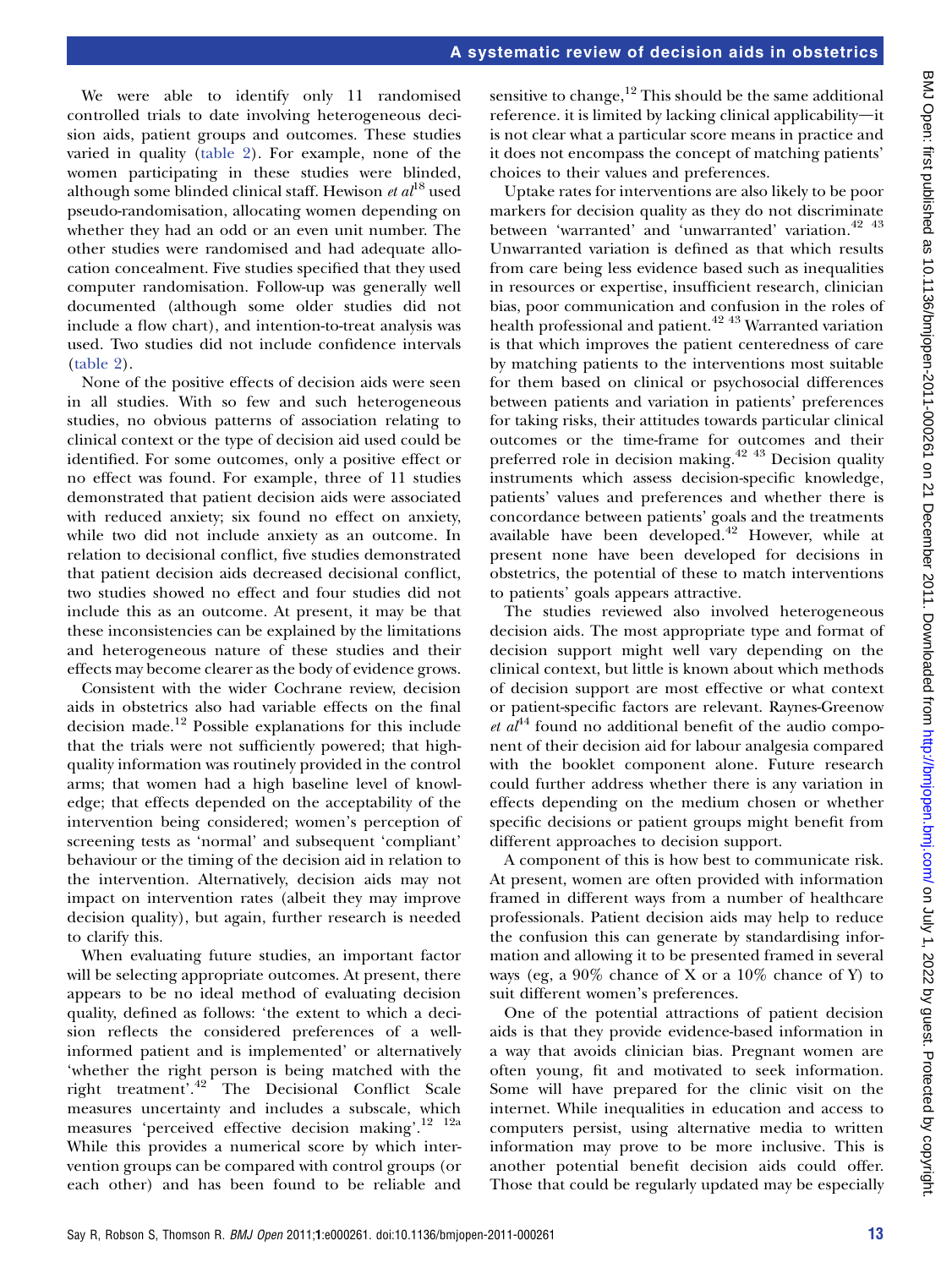useful as they could also help clinicians have current data at their fingertips. Thus, decision aids should not be seen as an alternative to the clinician in the decisionmaking process, rather that the decision aid may enhance the care provided by a clinician as an adjunct to good clinical practice; by explicitly eliciting women's values and providing consistent current information they may reduce the time needed to make a decision and facilitate communication and guideline implementation.

Nevertheless, it may be challenging for clinicians to accept that if a woman's preferences do not match with the best available evidence, she might still make a 'highquality' decision because it agrees with her values, particularly, and perhaps more controversially, if the decision does not appear to be in the best interest of the fetus. Obstetrics is unique in that there is a third silent party involved directly in the clinical scenario: the fetus. By eliciting women's values and preferences, PDAs may facilitate decision making when difficult trade-offs between the advantages for mother and baby have to be made.

While the potential benefits of patient decision aids can be demonstrated in a research setting, the next stage is implementing and evaluating them in routine clinical practice. Outside of obstetrics, research has shown that barriers to using decision aids include lack of support from doctors (including concerns about data quality and time constraints), lack of an organised system to distribute decision aids (and lack of awareness of their existence) and clinician's perceptions about patients' attitudes towards participation in decision making. $45-50$ Within obstetrics, one qualitative study has looked at healthcare professionals' views on two computer-based decision aids for women choosing mode of delivery after previous caesarean section.<sup>51</sup> While the majority of health professionals interviewed were positive about the decision aids, perceived barriers were similar to those in other clinical contexts, including service issues, communication issues and people issues. $51$  Overcoming these barriers may necessitate cultural changes and system adaptations.

In this systematic review, we have discussed the potential beneficial effects which decision aids may have for women making decisions in pregnancy, accepting the limited evidence base. We have also identified a number of areas for future research including: how best to measure decision quality, investigating women's preferences for decision support and risk communication and how to implement decision aids into clinical practice in obstetrics. We believe that these questions should be addressed as part of our commitment to improving women's care by facilitating their involvement in decision making and improving their decision-making experience.

Funding RS undertook this systematic review during her Academic Clinical Fellowship in Obstetrics and Gynaecology. There was no sponsor for this study. This research received no specific grant from any funding agency in the public, commercial or not-for-profit sectors.

Competing interests None.

Ethics approval Ethical approval was not required for this systematic review.

Contributors All three authors conceived and designed the study, analysed and interpreted the data, revised the article and approved the final version. RS drafted the article and will act as guarantor.

Provenance and peer review Not commissioned; externally peer reviewed.

Data sharing statement No additional data available.

#### **REFERENCES**

- 1. Holm S, Davies M. Ethical issues around evidence-based patient choice and shared decision making. In: Edwards A, Elwyn G, eds. Shared Decision-Making in Health Care. Oxford: Oxford University Press, 2009.
- 2. Say R, Thomson R. The importance of patient preferences in treatment decisions-challenges for doctors. BMJ 2003;327:542-5.
- Sepucha K, Ozanne E, Silvia K, et al. An approach to measuring the quality of breast cancer decisions. Patient Educ Couns  $2007;65:261-9.$
- 4. Edwards A, Elwyn G. Shared decision-making in health care: achieving evidence-based patient choice. In: Edwards A, Elwyn G, eds. Shared Decision-Making in Health Care. Oxford: Oxford University Press, 2009.
- 5. Department of Health. The Expert Patient: A New Approach to Chronic Disease Management for the 21st Century. London: Department of Health, 2001.
- 6. NICE. Antenatal Care: Routine Care For The Healthy Pregnant Woman: National Institute for Health and Clinical Excellence. London, UK: Royal College of Obstetricians and Gynaecologists Press, 2008.
- 7. Coulter A. What's happening around the world? In: Edwards A, Elwyn G, eds. Shared Decision-Making in Health Care. Oxford: Oxford University Press, 2009.
- 8. Say R, Murtagh M, Thomson R. Patients' preference for involvement in medical decision-making: a narrative review. Patient Educ Couns  $2006:60:102 - 14$
- 9. Watkins L, Weeks A. Providing information to pregnant women: how, what and where?  $BJOG$  2009:116:877-9.
- 10. Sepucha KR, Levin CA, Uzogara EE, et al. Developing instruments to measure the quality of decisions: early results for a set of symptomdriven decisions. Patient Educ Couns 2008;73:504-10.
- 11. Elwyn G, O'Connor AM. The International patient decision aids standards (IPDAS) collaboration: the checklist, the instrument and next steps. In: Edwards A, Elwyn G, eds. Shared Decision-Making in Health Care. Oxford: Oxford University Press, 2009.
- 12. O'Connor A, Bennett C, Stacey D, et al. Decision aids for people facing health treatment or screening decisions. Cochrane Database Syst Rev 2009;(3):CD001431.
- 12a. O'Connor AM. Validation of a decisional conflict scale. Medical Decision Making 1995;15:25-30.
- Elwyn G, O'Connor AM, Stacey D, et al. Developing a quality criteria framework for patient decision aids: online international Delphi consensus process.  $BMJ$  2006;333:417-21.
- 14. Elwyn G, O'Connor AM, Bennett C, et al. Assessing the quality of decision support technologies using the international patient decision aid standards instrument (IPDASi). PLoS ONE 2009;4: e4705.
- 15. Moher D, Liberati A, Tetzlaff J, et al; The PRISMA Group. Preferred reporting items for systematic reviews and meta- analyses: the PRISMA statement. PLoS Med 2009;6:e1000097. doi:10.1371/ journal.pmed1000097.
- 16. Bekker HL, Hewison J, Thornton JG. Applying decision analysis to facilitate informed decision making about prenatal diagnosis for Down syndrome: a randomised controlled trial. Prenat Diagn 2004;24:265-75.
- 17. Graham W, Smith P, Kamal A, et al. Randomised controlled trial comparing effectiveness of touch screen system with leaflet for providing women with information on prenatal tests. BMJ 2000;320:155-60.
- 18. Hewison J, Cuckle H, Baillie C, et al. Use of videotapes for viewing at home to inform choice in Down syndrome screening: a randomised controlled trial. Prenat Diagn 2001;21:146-9.
- 19. Hunter AG, Cappelli M, Humphreys L, et al. A randomized trial comparing alternative approaches to prenatal diagnosis counseling in advanced maternal age patients. Clin Genet 2005;67:303-13.
- 20. Leung KY, Lee CP, Chan HY, et al. Randomised trial comparing an interactive multimedia decision aid with a leaflet and a video to give information about prenatal screening for Down syndrome. Prenat Diagn 2004;24:613-18.